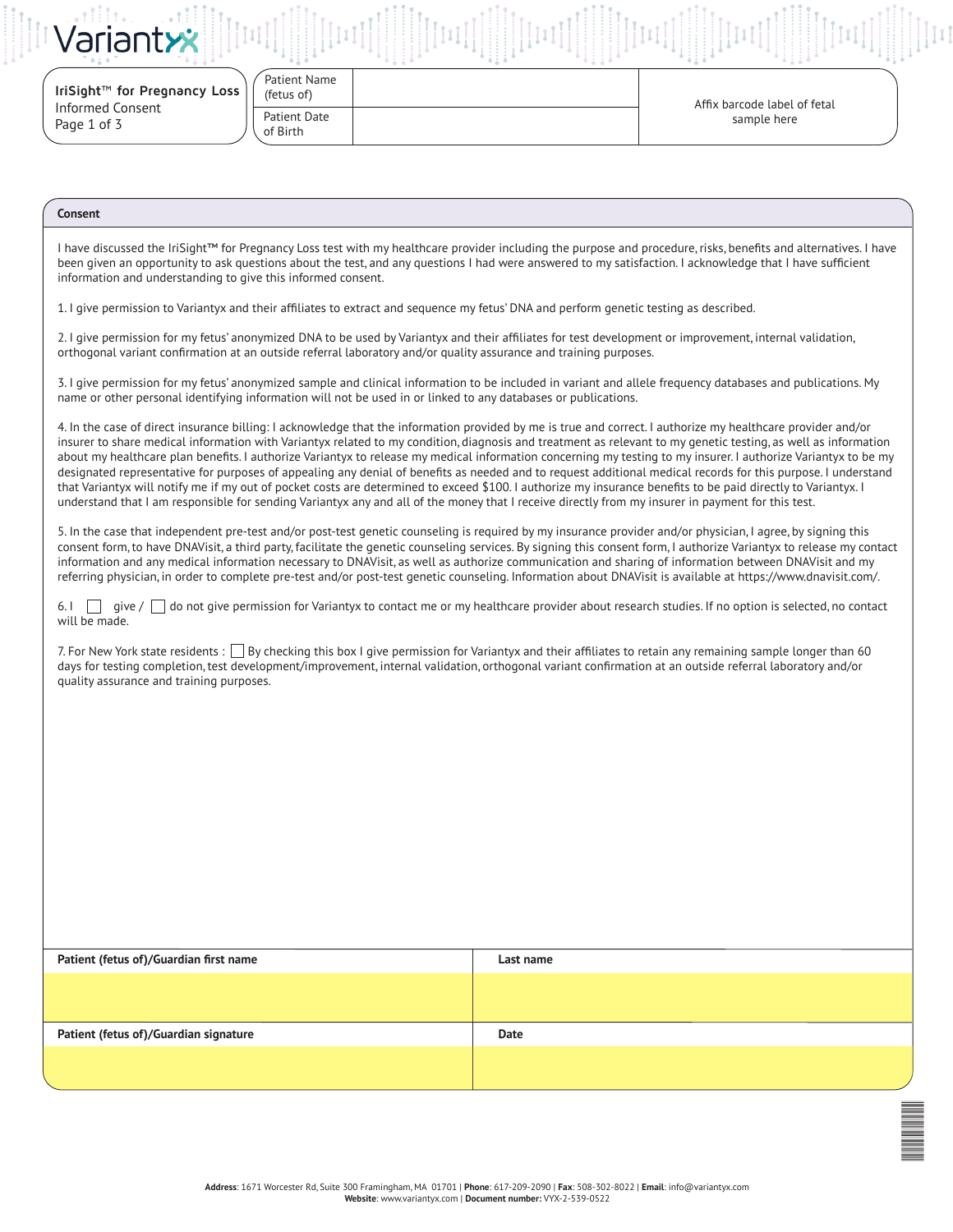| Variantxx                              |                            |                              |
|----------------------------------------|----------------------------|------------------------------|
| IriSight™ for Pregnancy Loss           | Patient Name<br>(fetus of) | Affix barcode label of fetal |
| <b>Informed Consent</b><br>Page 2 of 3 | Patient Date<br>of Birth   | sample here                  |

| <b>Biological Maternal Consent</b> |  |  |  |  |
|------------------------------------|--|--|--|--|
|------------------------------------|--|--|--|--|

Affix barcode label of maternal sample here

I have discussed the IriSight™ for Pregnancy Loss test with my healthcare provider including the purpose and procedure, risks, benefits and alternatives. I have been given an opportunity to ask questions about the test, and any questions I had were answered to my satisfaction. I acknowledge that I have sufficient information and understanding to give this informed consent.

1. I give permission to Variantyx and their affiliates to extract and sequence my DNA and perform genetic testing for the purpose of improving the interpretation of genetic variants identified in the fetus' prenatal DNA.

2. I give permission for my anonymized DNA to be used by Variantyx and their affiliates for test development or improvement, internal validation, orthogonal variant confirmation at an outside referral laboratory and/or quality assurance and training purposes.

3. I give permission for my anonymized sample and clinical information to be included in variant and allele frequency databases and publications. My name or other personal identifying information will not be used in or linked to any databases or publications.

4. For New York state residents : By checking this box I give permission for Variantyx and their affiliates to retain any remaining sample longer than 60 days for testing completion, test development/improvement, internal validation, orthogonal variant confirmation at an outside referral laboratory and/or quality assurance and training purposes.

| First name | Last name |
|------------|-----------|
|            |           |
|            |           |
| Signature  | Date      |
|            |           |
|            |           |
|            |           |
|            |           |